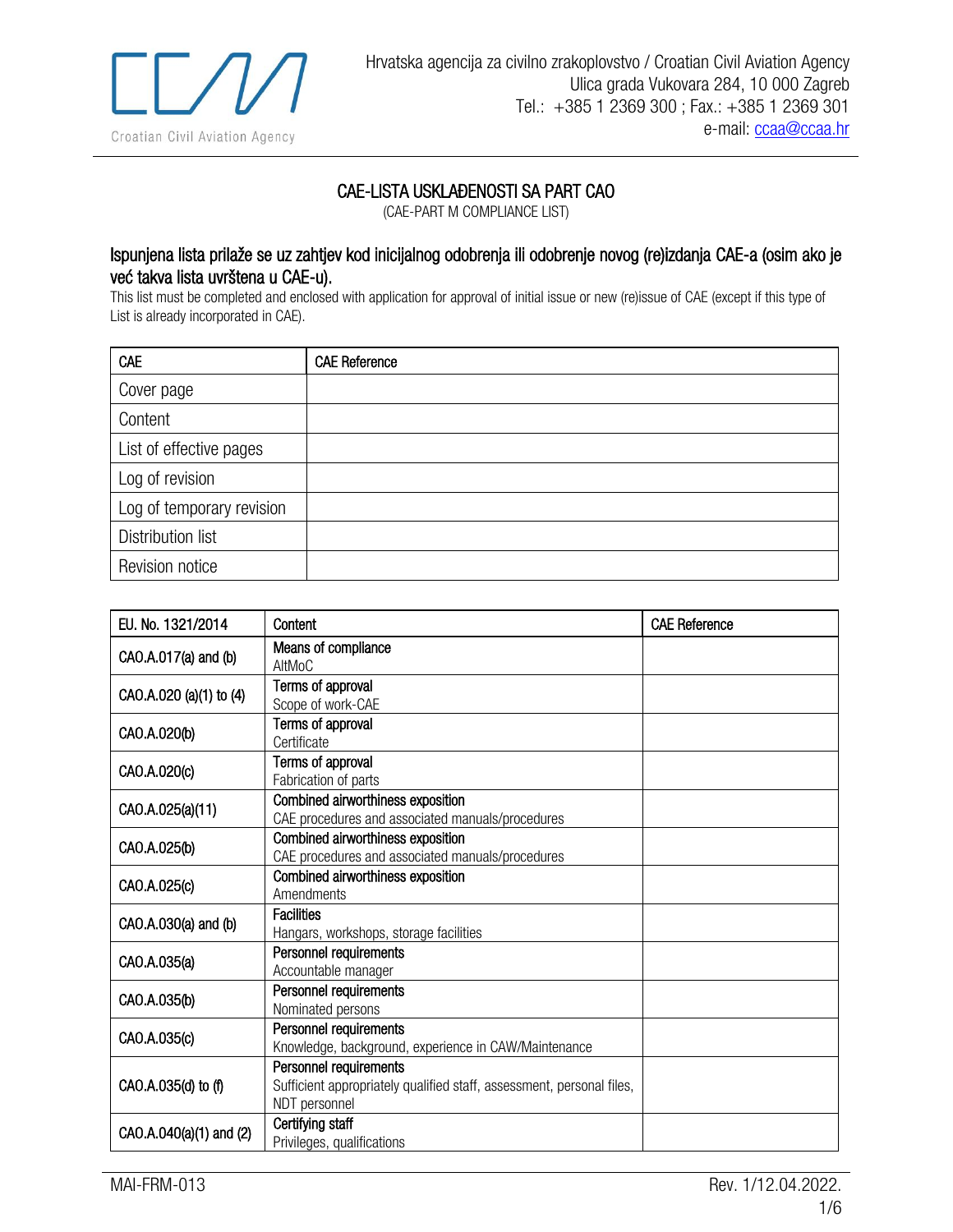| EU. No. 1321/2014       | Content                                                                                           | <b>CAE Reference</b> |
|-------------------------|---------------------------------------------------------------------------------------------------|----------------------|
|                         | Certifying staff                                                                                  |                      |
| CAO.A.040(b)(1) and (2) | One off authorization, information to the civil aviation authority                                |                      |
|                         | within 7 days                                                                                     |                      |
| CAO.A.040(c)(1) and (2) | Certifying staff                                                                                  |                      |
|                         | Personnal files, list of CRS staff                                                                |                      |
| CAO.A.045(a)            | Airworthiness review staff                                                                        |                      |
|                         | Qualifications, experience<br>Airworthiness review staff                                          |                      |
| CAO.A.045(b)            | Airworthiness review under supervision                                                            |                      |
|                         | Airworthiness review staff                                                                        |                      |
| CAO.A.045(c)            | Recent CAW experience                                                                             |                      |
|                         | Airworthiness review staff                                                                        |                      |
| CAO.A.045(d)            | List of airworthiness review staff in CAE                                                         |                      |
| CAO.A.045(e)            | Airworthiness review staff                                                                        |                      |
|                         | Personal files                                                                                    |                      |
| CAO.A.050(a)(1) and (2) | Components, equipment and tools                                                                   |                      |
|                         | Tools specified in the maintenance data, availability of tools                                    |                      |
| CAO.A.050(b)            | Components, equipment and tools<br>Control and calibration of tools and equipment                 |                      |
|                         | Components, equipment and tools                                                                   |                      |
| CAO.A.050(c)            | Classification and segregation of equipment                                                       |                      |
|                         | Maintenance data and work orders                                                                  |                      |
| CAO.A.055(a)            | Availability of maintenance dana, customer provided                                               |                      |
|                         | maintenance data                                                                                  |                      |
| CAO.A.055(b)            | Maintenance data and work orders                                                                  |                      |
|                         | Work order                                                                                        |                      |
| CAO.A.060(a)            | Maintenance standards                                                                             |                      |
|                         | Qualifications of persons performing maintenance                                                  |                      |
| CAO.A.060(b)            | Maintenance standards                                                                             |                      |
|                         | Clean and well organized working area<br>Maintenance standards                                    |                      |
| CAO.A.060(c)            | Use of methods, techniques, standards and instructions from                                       |                      |
|                         | maintenance data and work orders                                                                  |                      |
|                         | Maintenance standards                                                                             |                      |
| CAO.A.060(d)            | Use of proper tool and equipment                                                                  |                      |
| CAO.A.060(e)            | Maintenance standards                                                                             |                      |
|                         | Environmental limitations i.a.w. maintenance data                                                 |                      |
|                         | Maintenance standards                                                                             |                      |
| CAO.A.060(f)            | Use of proper facilities during inclement weather and lengthy<br>maintenance                      |                      |
|                         | Maintenance standards                                                                             |                      |
| CAO.A.060(g)            | Reduction of multiple errors, repetitive errors                                                   |                      |
|                         | Maintenance standards                                                                             |                      |
| CAO.A.060(h)            | Critical tasks                                                                                    |                      |
|                         | Maintenance standards                                                                             |                      |
| CAO.A.060(i)            | General verification after all work has been done-All access                                      |                      |
|                         | panels are refitted, aircraft/component is clean from tools,                                      |                      |
|                         | equipment etc.                                                                                    |                      |
| CAO.A.060(j)            | Maintenance standards                                                                             |                      |
|                         | All maintenance is properly recorded and documented<br>Aircraft certificate of release to service |                      |
| CAO.A.065               | CRS after maintenance                                                                             |                      |
|                         | Component certificate of release to service                                                       |                      |
| CAO.A.070(a) and (b)    | EASA Form 1                                                                                       |                      |
| CAO.A.075(a)            | Continuing-airworthiness management                                                               |                      |
|                         | CAW i.a.w. Subpart C of Part M or Subpart C of Part ML                                            |                      |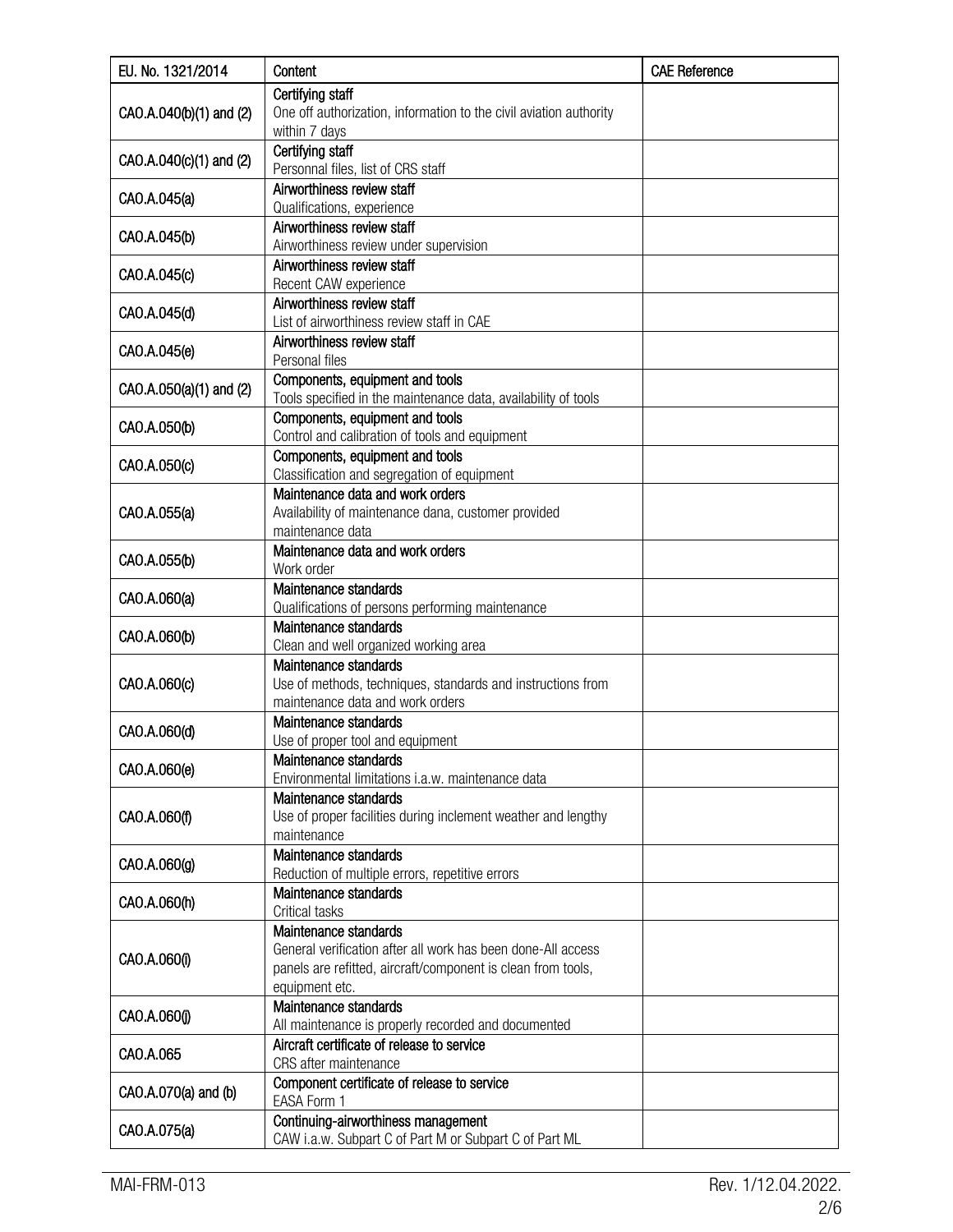| EU. No. 1321/2014       | Content                                                                                                                                                                                     | <b>CAE Reference</b> |
|-------------------------|---------------------------------------------------------------------------------------------------------------------------------------------------------------------------------------------|----------------------|
| CAO.A.075(b)(1) to (10) | Continuing-airworthiness management<br>AMP, modifications and repairs, ADs, records                                                                                                         |                      |
| CAO.A.080               | Continuing-airworthiness management data<br>Availabilty, CAW data provided by the owner                                                                                                     |                      |
| CAO.A.085               | Airworthiness review<br>Airworthines review i.a.w. M.A.901 or ML.A.903                                                                                                                      |                      |
| CAO.A.090(a)(1) to (4)  | Record-keeping<br>Maintenance records, CRS, Logbook, ARC, permit to fly                                                                                                                     |                      |
| CAO.A.090(b) and (c)    | Record-keeping<br>Keeping the maintenance records for 3 years after CRS is issued<br>and keeping of logbooks, ARC, PtoF for 2 years after aircraft is<br>permanently withdrawn from service |                      |
| CAO.A.090(d)            | Record-keeping<br>Protection from damage, alteration and theft                                                                                                                              |                      |
| CAO.A.090(e)            | Record-keeping<br>Computers, backup discs                                                                                                                                                   |                      |
| CAO.A.090(f)            | Record-keeping<br>Transfer of CAW records                                                                                                                                                   |                      |
| CAO.A.090(g)(1) and (2) | Record-keeping<br>Termination of work-transfer of CAW records                                                                                                                               |                      |
| CAO.A.095(a) to (e)     | Privileges of the organisation<br>Maintenance, CAW, airworthiness review, permit to fly                                                                                                     |                      |
| CAO.A.100(a) to (d)     | Quality system and organisational review<br>Nomination of quality manager, quality monitoring, keeping of<br>quality system records for 2 years                                             |                      |
| CAO.A.100(e) and (f)    | Quality system and organisational review<br>Small CAO, organizational review                                                                                                                |                      |
| CAO.A.105(a)(1) to (5)  | Changes to the organisation<br>Authority approval                                                                                                                                           |                      |
| CAO.A.105(b)            | Changes to the organisation<br>Changes that do not need Authority approval, CAE revision,<br>information to the Authority within 15 days                                                    |                      |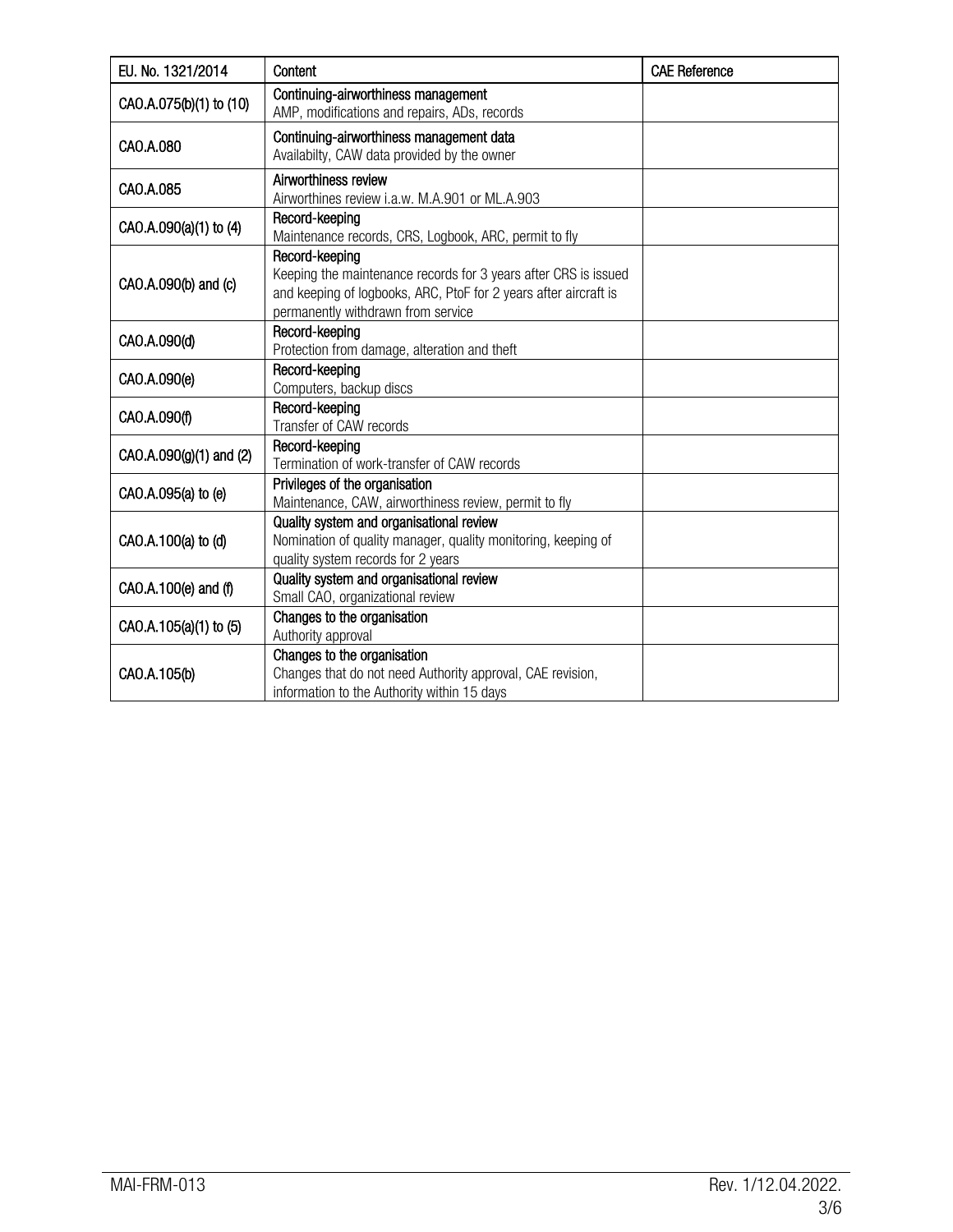|                            | AMC1 CAO.A.025 Combined airworthiness exposition (CAE)                | CAE reference |
|----------------------------|-----------------------------------------------------------------------|---------------|
| PART A GENERAL DESCRIPTION |                                                                       |               |
| A.1                        | Statement by the accountable manager                                  |               |
|                            |                                                                       |               |
| A.2                        | General presentation of the organisation                              |               |
|                            |                                                                       |               |
| A.3                        | Description and location of the facilities                            |               |
| A.4                        | Scope of work                                                         |               |
|                            |                                                                       |               |
| A.5                        | Exposition amendments and changes to the organisation                 |               |
| A.6                        | Procedure for alternative means of compliance                         |               |
|                            |                                                                       |               |
| A.7                        | Management personnel                                                  |               |
|                            |                                                                       |               |
| A.8                        | Organisation chart                                                    |               |
| A.9                        | Manpower resources                                                    |               |
|                            |                                                                       |               |
| A.10                       | List of certifying staff                                              |               |
| A.11                       | List of staff responsible for the development and approval of the AMP |               |
|                            |                                                                       |               |
| A.12                       | List of airworthiness review staff                                    |               |
| A.13                       | List of staff responsible for the issuance of permits to fly          |               |
|                            |                                                                       |               |
|                            | PART B GENERAL PROCEDURES                                             |               |
|                            |                                                                       |               |
| B.1                        | Quality (or organisational review) system                             |               |
| B.2                        | Audit plan (or frequency and content of organisational review)        |               |
|                            |                                                                       |               |
| <b>B.3</b>                 | Monitoring of maintenance contracts                                   |               |
| <b>B.4</b>                 | Qualification, assessment and training of staff                       |               |
|                            |                                                                       |               |
| B.5                        | One-off certification authorisation                                   |               |
| <b>B.6</b>                 | Limited certification authorisation                                   |               |
|                            |                                                                       |               |
| <b>B.7</b>                 | Subcontracting                                                        |               |
|                            |                                                                       |               |
| <b>B.8</b>                 | Maintenance data and continuing airworthiness management data         |               |
| <b>B.9</b>                 | Records management and retention                                      |               |
|                            |                                                                       |               |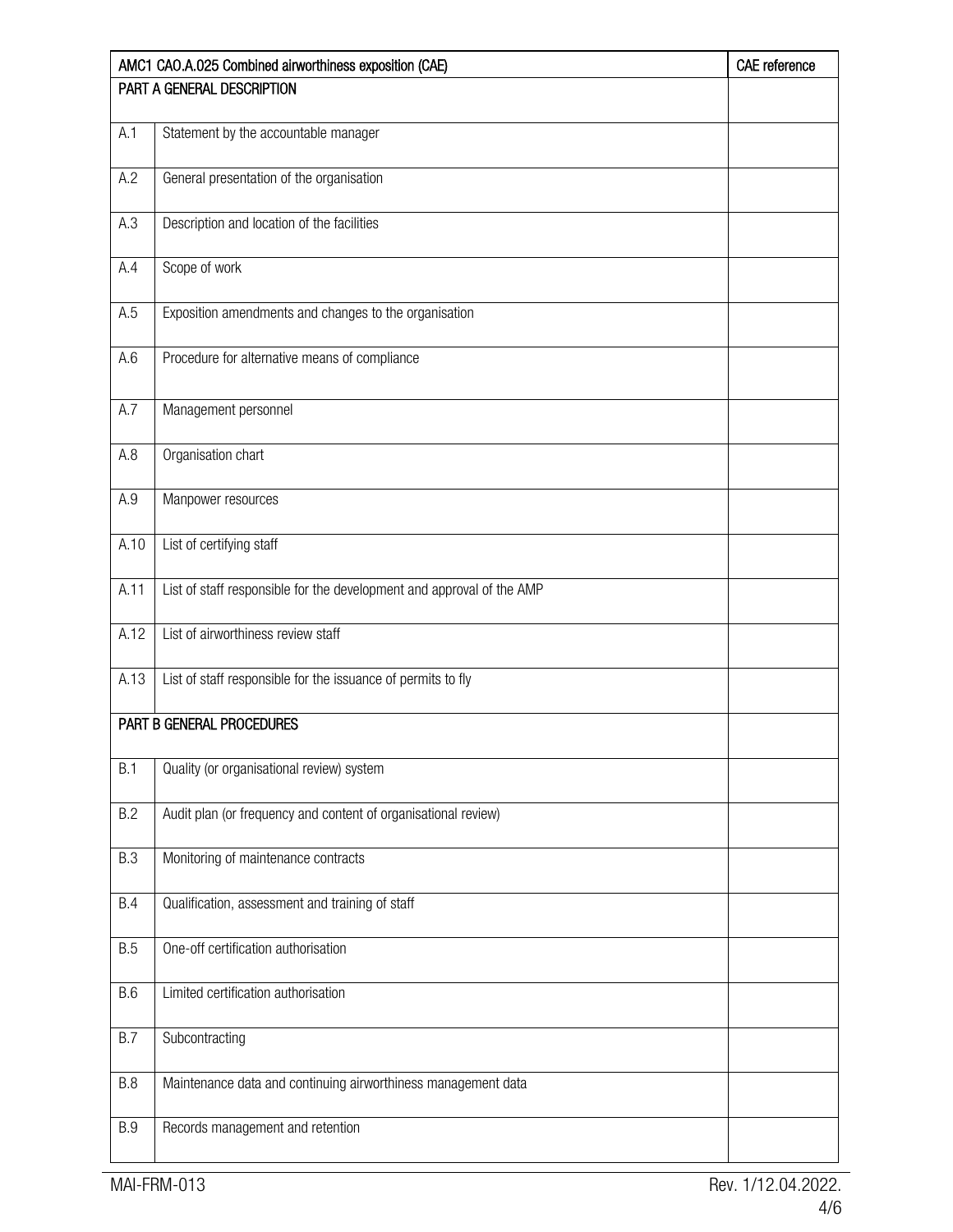|             | AMC1 CAO.A.025 Combined airworthiness exposition (CAE)                                                     |  |
|-------------|------------------------------------------------------------------------------------------------------------|--|
| <b>B.10</b> | Carrying out the airworthiness review                                                                      |  |
| <b>B.11</b> | Conformity with approved flight conditions                                                                 |  |
| <b>B.12</b> | Issue of the permit to fly                                                                                 |  |
|             | Part C MAINTENANCE PROCEDURES                                                                              |  |
| C.1         | Maintenance - general                                                                                      |  |
| C.2         | Work order acceptance                                                                                      |  |
| C.3         | Components, equipment, tools and material (supply, acceptance, segregation,<br>storage, calibration, etc.) |  |
| C.4         | Maintenance facility (selection, organisation, cleanliness and environmental<br>limitations)               |  |
| C.5         | Maintenance accomplishment and maintenance standards                                                       |  |
| C.6         | Prevention of maintenance error                                                                            |  |
| C.7         | Critical maintenance tasks and error-capturing method                                                      |  |
| C.8         | Fabrication                                                                                                |  |
| C.9         | Certifying staff responsibilities and maintenance release                                                  |  |
| C.10        | Defects arising during maintenance                                                                         |  |
| C.11        | Maintenance away from approved location                                                                    |  |
| C.12        | Procedure for component maintenance under aircraft or engine rating                                        |  |
| C.13        | Procedure for maintenance on installed engine (or component) under engine (or<br>component) rating         |  |
| C.14        | Special procedures (specialised tasks, non-destructive testing (NDT), engine running,<br>$etc.$ )          |  |
| C.15        | Issue of ARC under maintenance privilege                                                                   |  |
|             | Part D CONTINUING AIRWORTHINESS MANAGEMENT PROCEDURES                                                      |  |
| D.1         | Continuing airworthiness management - general                                                              |  |
| D.2         | MEL (and CDL) application                                                                                  |  |
| D.3         | AMP development, control and periodic review                                                               |  |
| D.4         | Airworthiness directives and other mandatory airworthiness requirements                                    |  |